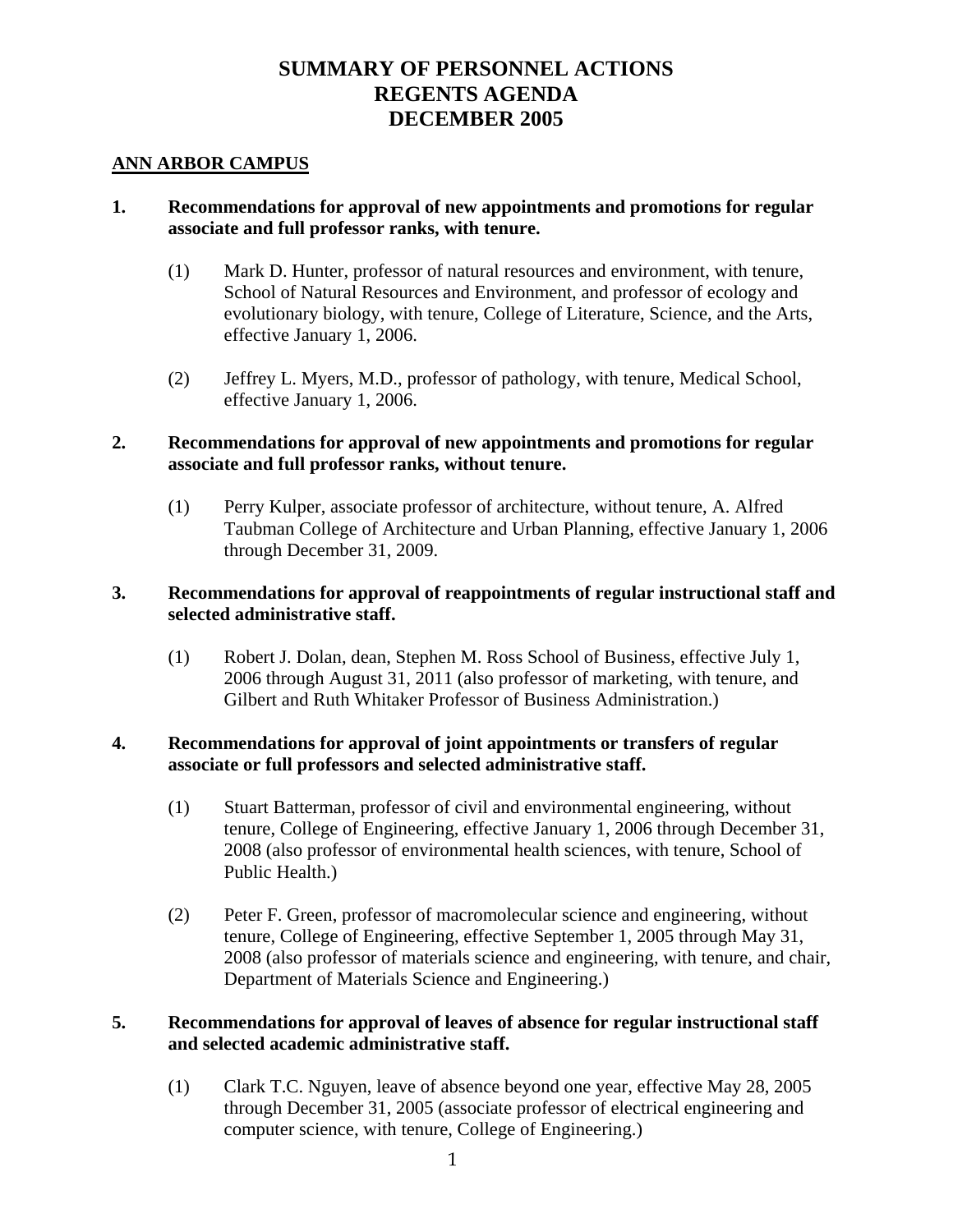# **SUMMARY OF PERSONNEL ACTIONS REGENTS AGENDA DECEMBER 2005**

### **ANN ARBOR CAMPUS**

### **6. Establishing and renaming professorships and selected academic administrative positions.**

(1) Funding and renaming of an existing Collegiate Professorship to an Endowed Professorship and continuation of appointment of recipient to the S.P. Hicks Endowed Professorship in Pathology, Medical School, effective December 15, 2005 (currently S.P. Hicks Collegiate Professorship in Pathology.)

### **7. Recommendations for approval of other personnel transactions for regular instructional staff and selected academic administrative staff.**

- (1) Deborah Loewenberg Ball, dean, School of Education, effective December 16, 2005 through August 31, 2010 (also professor of education, with tenure, and William H. Payne Collegiate Professor of Education.)
- (2) Michael Lee Boehnke, Richard G. Cornell Collegiate Professor of Biostatistics, School of Public Health, effective December 1, 2005 through November 30, 2010 (also professor of biostatistics, with tenure.)
- (3) Dean E. Brenner, M.D., Kutsche Memorial Chair of Internal Medicine, Medical School, effective December 15, 2005 through August 31, 2010 (also professor of internal medicine, with tenure, and professor of pharmacology, without tenure.)
- (4) Philip H. Bucksbaum, correction of academic titles to Peter Franken Distinguished University Professor of Physics, and professor of physics, with tenure, College of Literature, Science, and the Arts, effective September 1, 2005 (currently Peter Franken Distinguished University Professor of Physics, Otto Laporte Professor of Physics, and professor of physics, with tenure.)
- (5) Susan M. Eklund, associate vice president for student affairs/dean of students, Office of the Vice President for Student Affairs, effective July 1, 2006 through June 30, 2009.
- (6) Donald S. Lopez, Jr., correction of academic titles to Arthur E. Link Distinguished University Professor of Buddhist and Tibetan Studies, and professor of Buddhist and Tibetan studies, with tenure, College of Literature, Science, and the Arts, effective September 1, 2005 (currently Arthur E. Link Distinguished University Professor of Buddhist and Tibetan Studies, Carl W. Belser Collegiate Professor of Buddhist and Tibetan Studies, and professor of Buddhist and Tibetan studies, with tenure.)